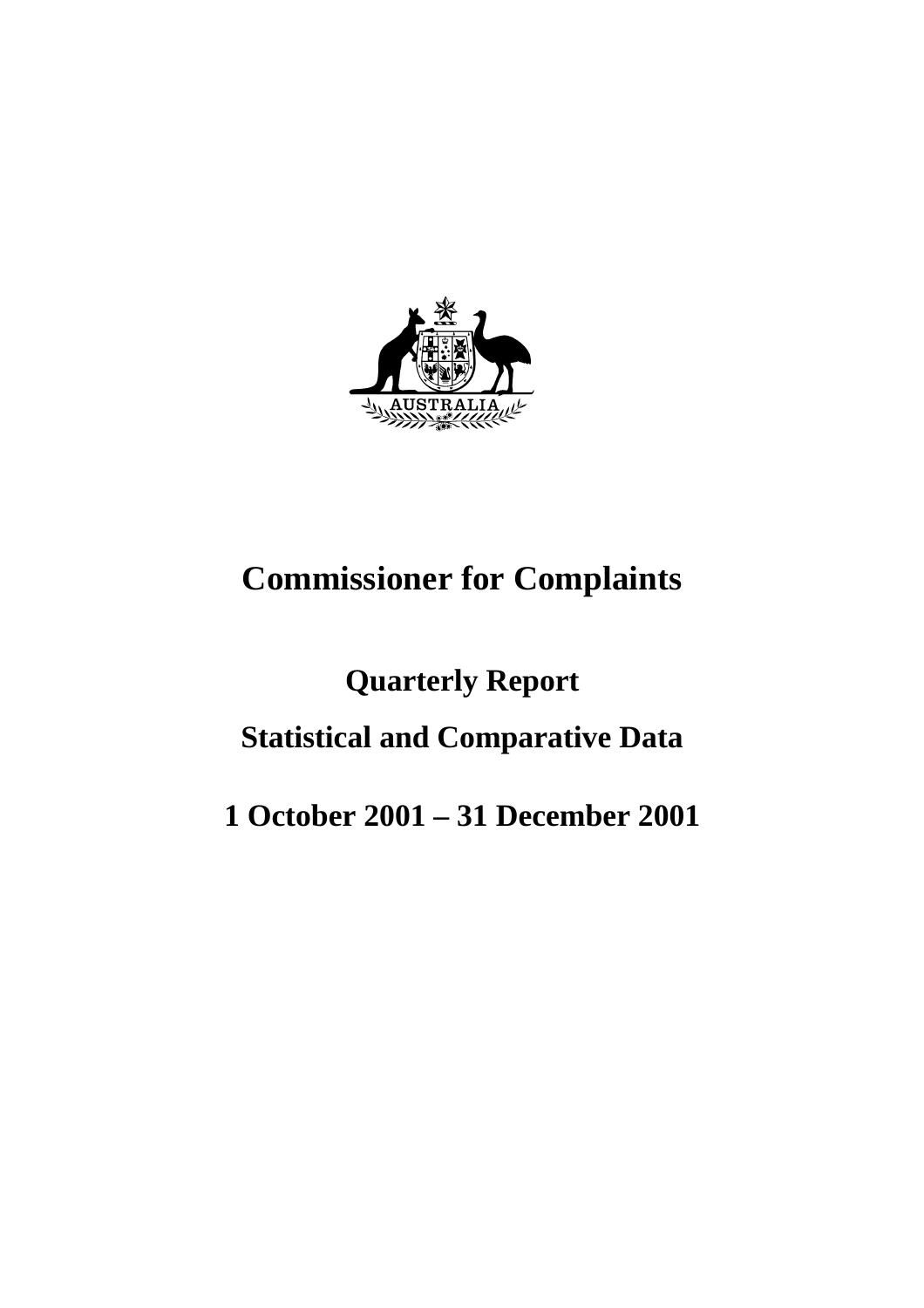## **Contents**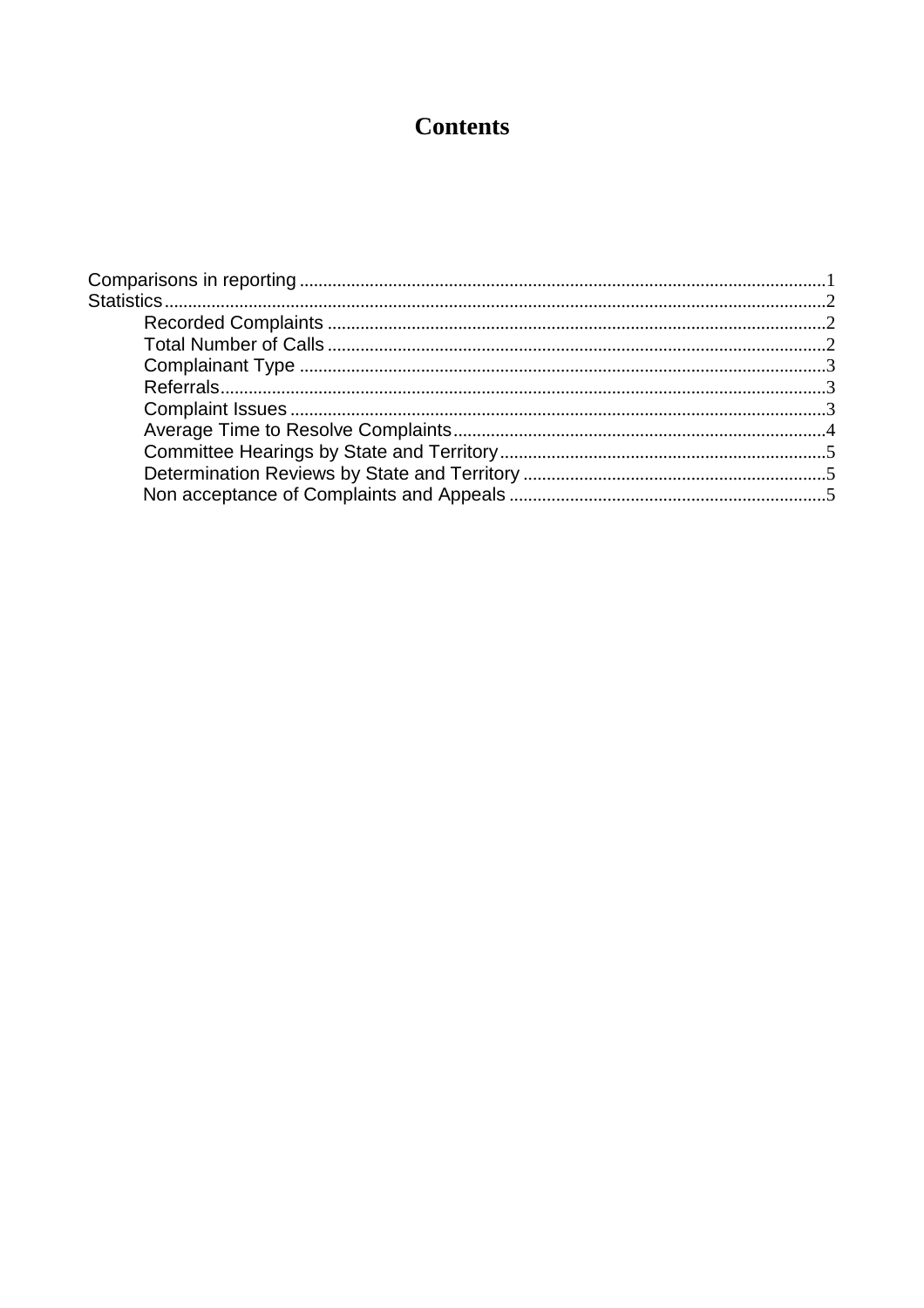## **Comparisons in reporting**

The statistics show a small reduction in the total number of calls sequentially recorded during each reporting quarter in 2001. The number of complaint calls decreased each quarter. During 1 January - 31 March 2001, some 456 complaints were recorded on the database. Between 1 April and 30 June the database identifies 364 complaints. During 1 July - 30 September 344 complaints were documented, with the number falling to 271 complaints in the period 1 October - 31 December 2001.



The following tables shows the average number of days taken to finalise complaints accepted during the reporting periods and the breakdown of urgent, complex and minor complaints during the same periods. The data depicts both a reduction in the number of cases nationally and the average number of days taken nationally to finalise cases.



During the reporting period the database records that officers undertook a total of 161 site visits either as part of the preliminary assessment or ongoing management of the issues raised.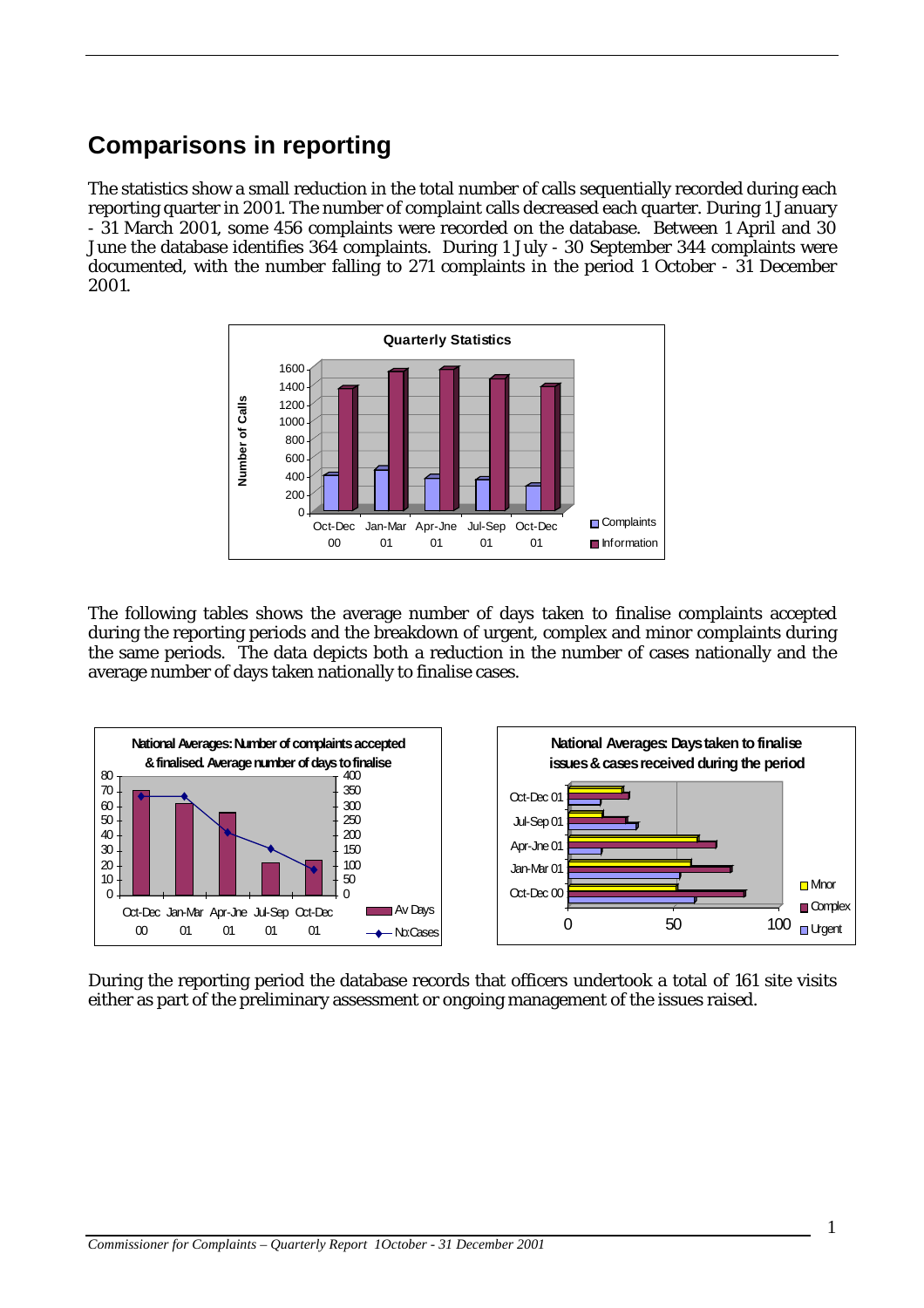## **Statistics**

The following statistical information has been drawn from the Scheme's database. As with all statistics, care should be taken when interpreting these data. It should be noted that changes are currently being made to the database to enhance the capacity of the Scheme to capture, identify and report on information collected as part of its operations. As part of this upgrade, significant attention is being paid to its ability to produce more accurate and meaningful reports suitable to the needs of a broad range of users. As this process is not complete the statistics provided here should be regarded as indicative as opposed to definitive information.

#### **Recorded Complaints**

Nationally the Scheme recorded a total of 271 complaints during the reporting period 1 October 2001 to 31 December 2001. Table 1 indicates Victoria recorded the highest number of complaints, 100 or 37% of complaints, followed by New South Wales recording 70 or 26% of the national total. Western Australia recorded 33 complaints, (12%), Queensland recorded 27 (10%), South Australia 22 (8%), Tasmania 8 (3%), the Australian Capital Territory 7 (3%) and the Northern Territory 4 (1%). The majority of complaints related to aged residential care services, however 7 complaints (3%) related to community aged care packages.



#### **Total Number of Calls**

Table 2 shows the breakdown of new cases recorded in each jurisdiction during the reporting period, that is the number of complaints, information and feedback calls shown as a percentage of the total 1643 calls recorded nationally.

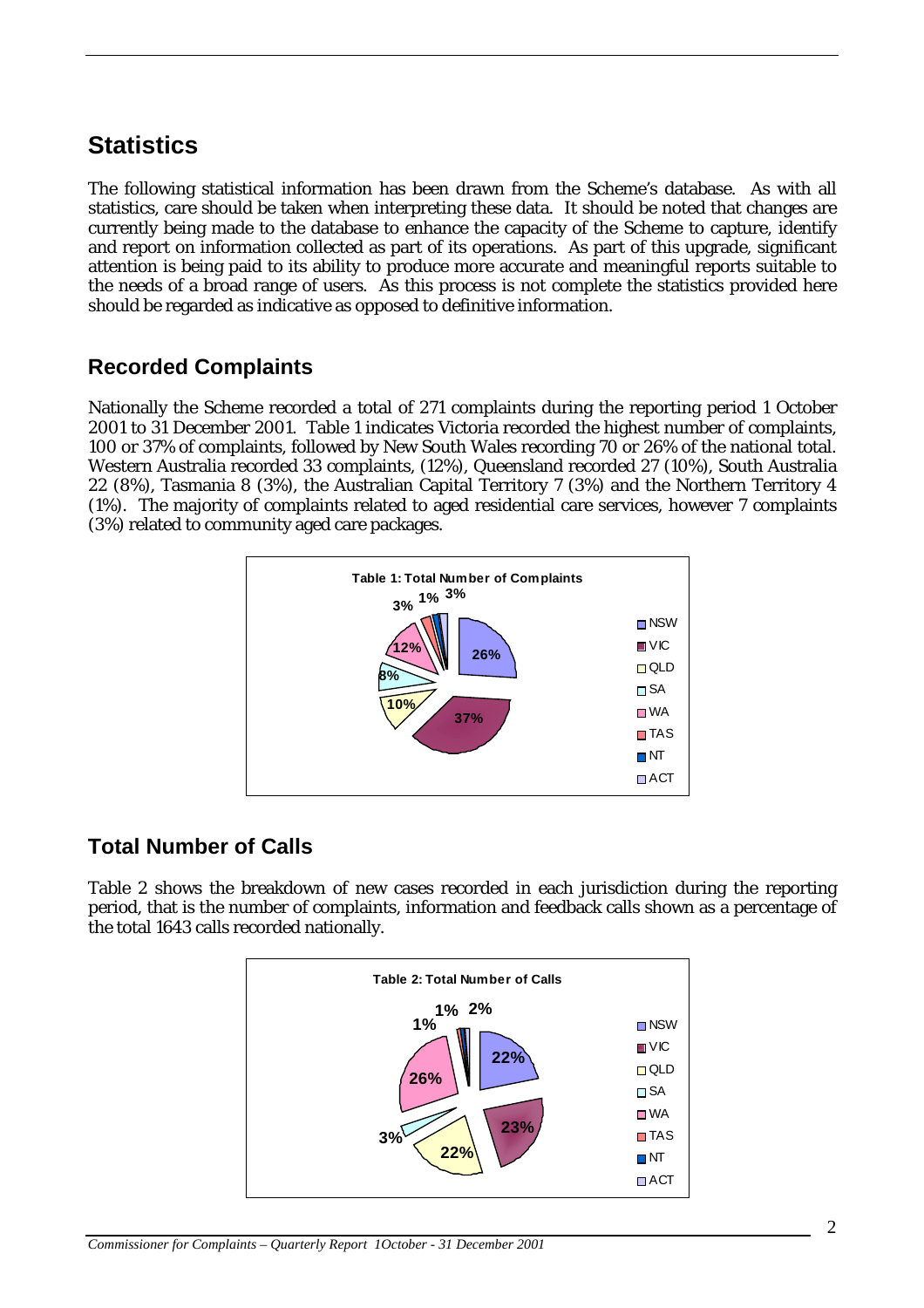Of the 1643 calls taken during the reporting period 271 (16%) were registered as complaints (as above) and 1371 (83%) were registered as information calls. One feedback call was registered.

#### **Complainant Type**

Of the 271 complaints recorded nationally during the reporting period, 183 were registered as open complaints, 63 as confidential complaints and 25 as anonymous complaints. Note that a proportion of complainants who initially lodge a confidential complaint with the Scheme subsequently amend the status of their complaint and request that the issues being dealt with are managed as an open complaint. Table 5 records this information.



As in previous reports, the majority of complaints recorded nationally were lodged by the relatives of residents (53%). Across Australia 17% n were lodged by staff of aged care services and 7% by residents. Twelve per cent of complaints were lodged by Others, 6% by friends, and 1% of the complaints were lodged separately by ex-staff members and advocates.

#### **Referrals**

During the reporting period a total of 66 complaint issues were referred. It should be noted that a complaint may have a number of elements/issues for resolution and a referral made to an external agency does not necessarily mean that CRS officers take no further action with regard to the complaint. The database identifies that 29 complaint issues were referred to other sections of the Department (predominantly Compliance) for further action and 20 complaint issues were referred to the Aged Care Standards and Accreditation Agency for their consideration. Four were referred to Police and 4 to state health authorities; 1 in the Australian Capital Territory and 3 in New South Wales. Four complaint issues were referred to mediation and 5 were recorded as "Other".

#### **Complaint Issues**

The Scheme has identified 58 common issues that can be recorded in four main clusters, those being: Administration, Consumer Rights, Environment and Level of Care. Tables 7 to 10 show the 7 top complaint issues in each category as a national percentage of the total. It should be noted that the tables do not equal 100% but are presented in this manner for ease of viewing.

The groupings do not vary significantly from previous reporting periods. 76% of the total issues recorded under the Administration heading related to management, personnel behaviour, training and number issues. Issues related to communication account for 33% of all issues lodged under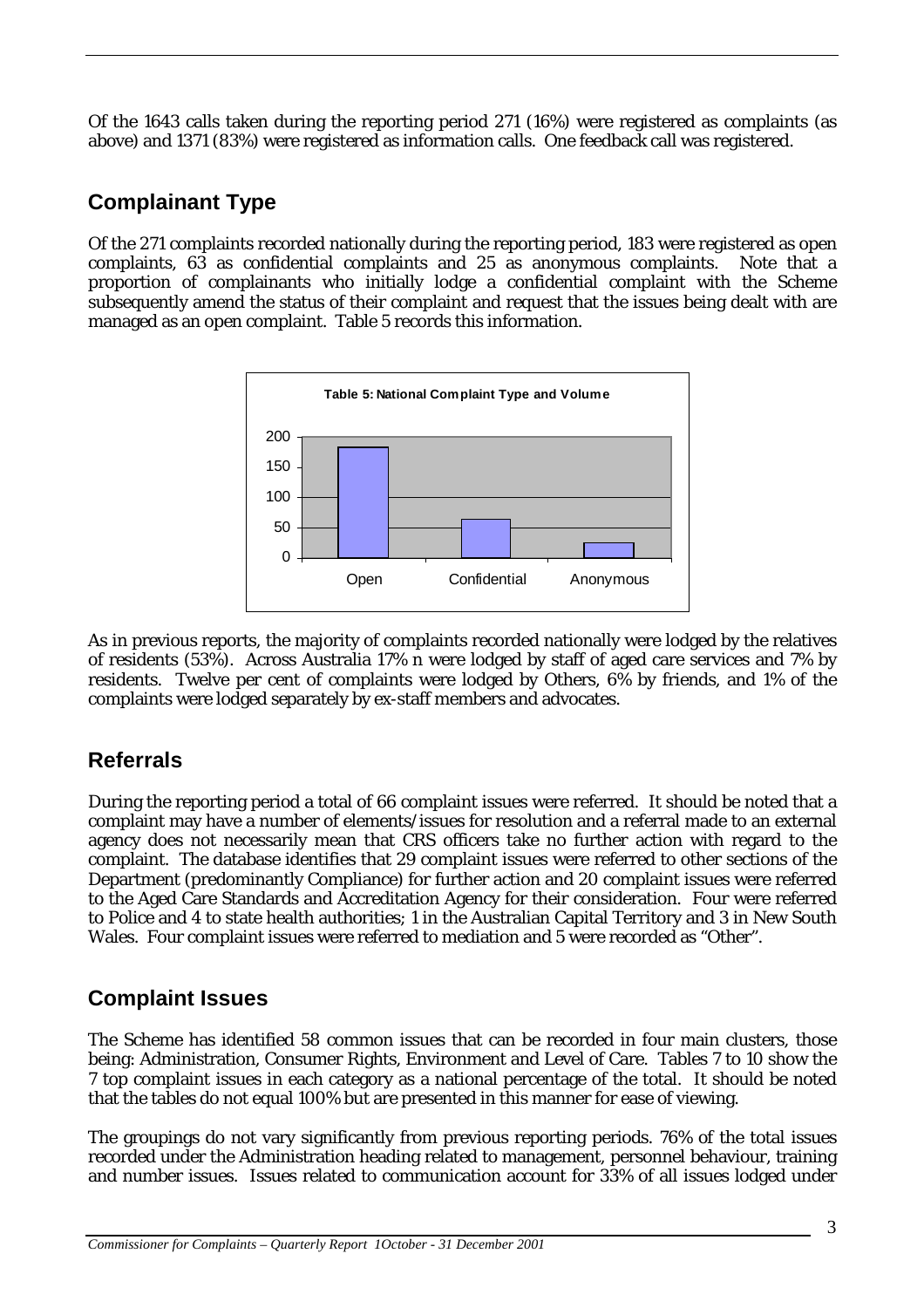the Consumer Rights heading and together, matters related to clinical, continence, medication and nutrition comprise 70% of all issues listed under Level of Care.



#### **Average Time to Resolve Complaints**

The effective and efficient management of cases is not only dependent on the complexity and number of complaints accepted by the Scheme but also the number and skill base of staff available to complete allocated tasks. The current database does not provide details regarding total cases finalised for a period, however it does provide information regarding new cases both received and finalised within a period. Nationally the average number of days to finalise complaints received within the reporting period was 23.5 days.